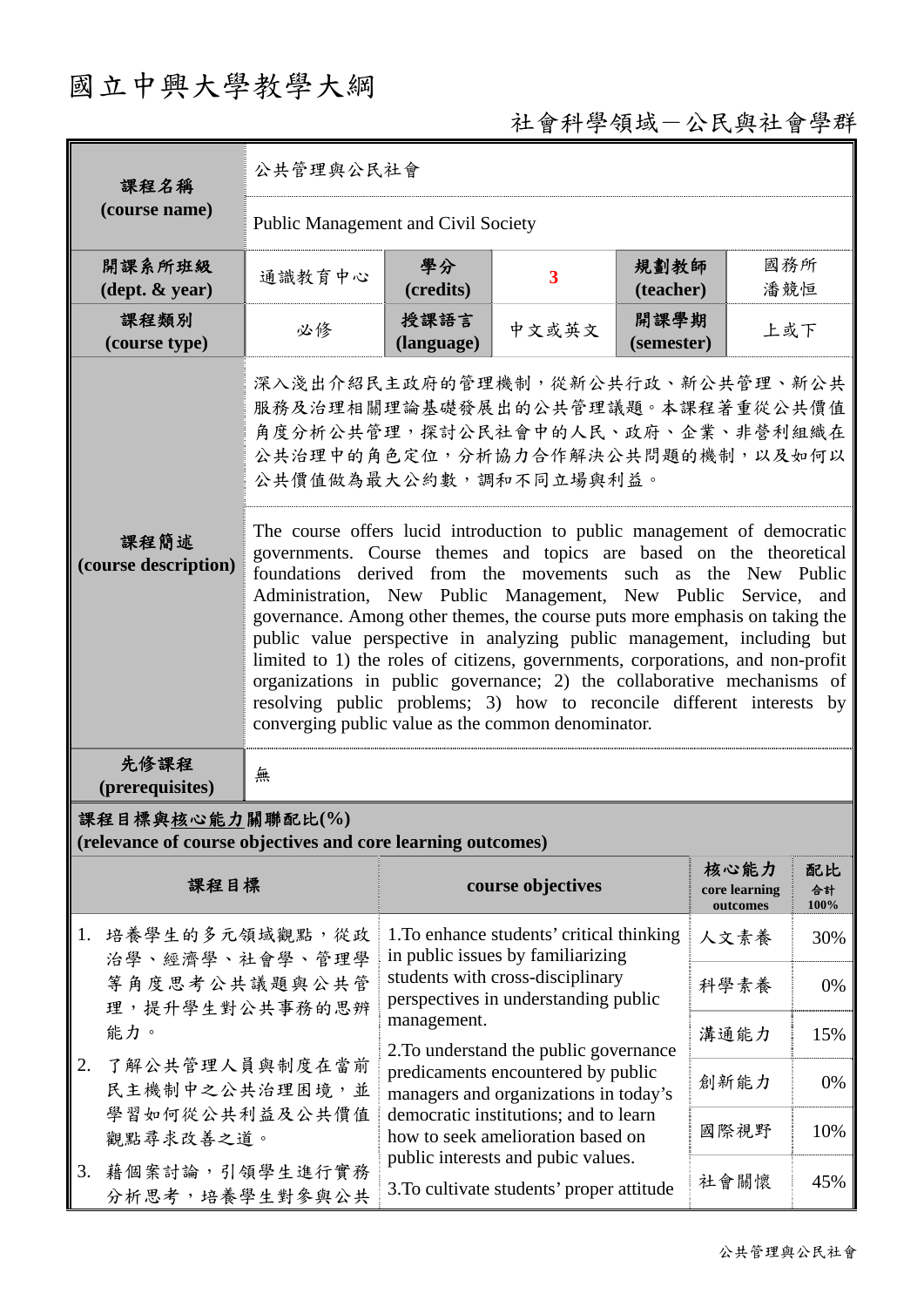| 事務之適當態度。                                                                                                                                    | situation simulations. | toward public participation in public<br>affairs by using case studies and |  |  |  |  |  |  |
|---------------------------------------------------------------------------------------------------------------------------------------------|------------------------|----------------------------------------------------------------------------|--|--|--|--|--|--|
| 課程目標之教學方法與評量方法<br>(teaching and assessment methods for course objectives)                                                                   |                        |                                                                            |  |  |  |  |  |  |
| 教學方法 (teaching methods)                                                                                                                     | 學習評量方式 (evaluation)    |                                                                            |  |  |  |  |  |  |
| 課堂講授、客座演講、多媒體教學                                                                                                                             |                        | 考試、口頭報告、課堂討論、出席狀況                                                          |  |  |  |  |  |  |
| 授課內容(單元名稱與內容、習作 / 考試進度、備註)<br>(course content and homework / tests schedule)                                                                |                        |                                                                            |  |  |  |  |  |  |
| 單元一:基礎概念與發展<br>公共管理發展緣起與基本概念<br>新公共管理:政府再造與企業型政府<br>新公共服務與公共治理                                                                              |                        |                                                                            |  |  |  |  |  |  |
| 單元二:公民社會與公共價值<br>公民社會與治理的聯結:善治<br>公共利益跟公共價值<br>公共課責與公民參與                                                                                    |                        |                                                                            |  |  |  |  |  |  |
| 單元三:公共管理策略與工具<br>顧客導向與全面品質管理<br>策略規劃與管理<br>目標管理<br>績效管理<br>標竿學習                                                                             |                        |                                                                            |  |  |  |  |  |  |
| 知識管理與學習型組織<br>危機管理<br>非營利組織<br>電子化政府<br>公共關係與政策行銷                                                                                           |                        |                                                                            |  |  |  |  |  |  |
| 單元四:公私協力與跨域治理<br>管制治理:管制、解除管制、管制革新<br>公私協力<br>跨域治理<br>公共管理的「公共」反思                                                                           |                        |                                                                            |  |  |  |  |  |  |
| 教科書與參考書目(書名、作者、書局、代理商、說明)<br>(textbook & other references)                                                                                  |                        |                                                                            |  |  |  |  |  |  |
| 教科書:<br>林淑馨(2012),《公共管理》。台北:巨流。<br>參考書目:<br>丘昌泰(2014),《公共管理》。台北:智勝。<br>邁可桑德斯 (2011),《正義:一場思辨之旅》。台北:雅言文化·<br>丁仁方、王慶輝 (2006),《政府與企業》。台北:空中大學。 |                        |                                                                            |  |  |  |  |  |  |